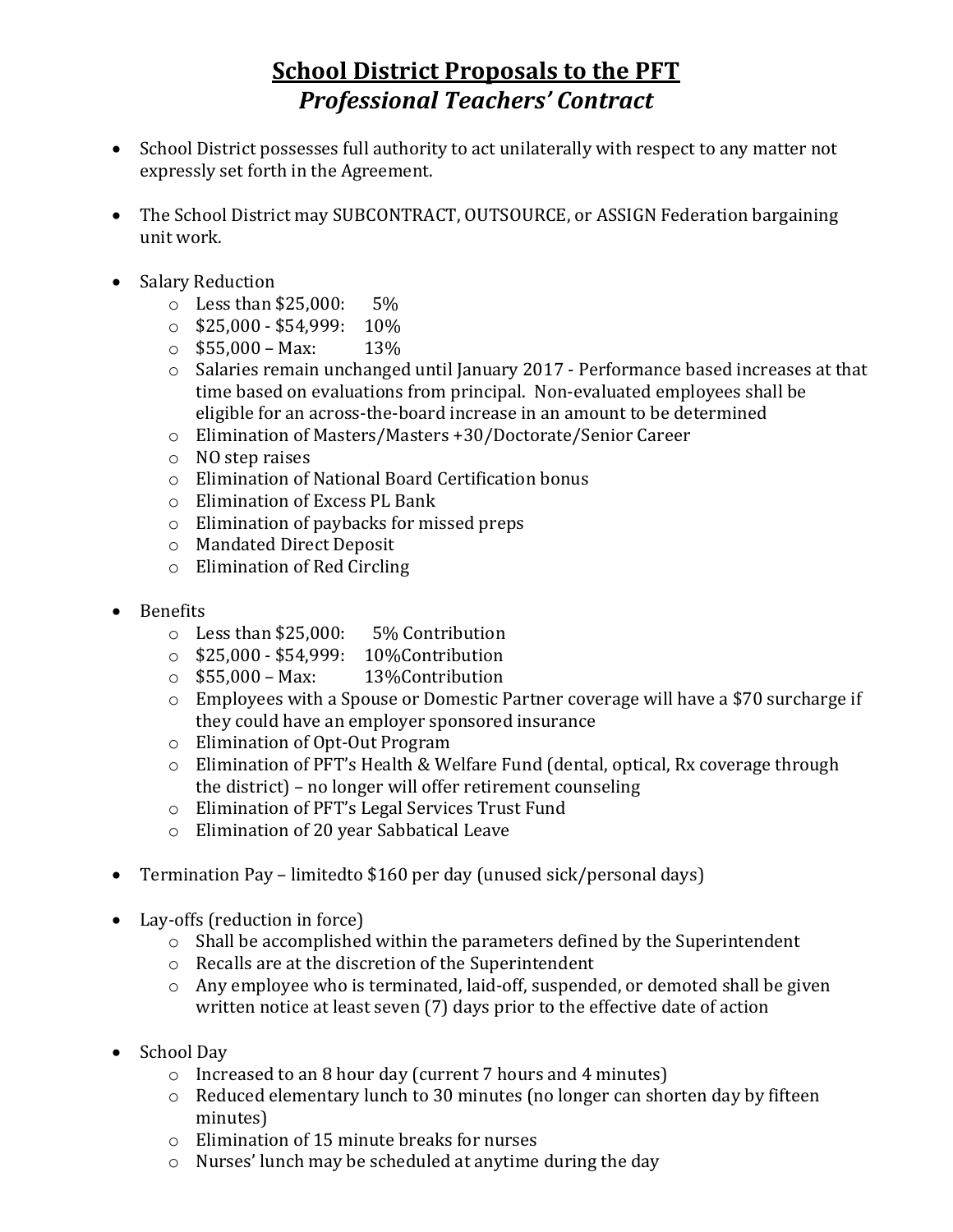- o Teachers will participate in and lead PD as part of their regular assignment as determined by the principal
- o Unlimited evening meetings (no compensation)
- o Teacher will be available for conferences with parents/students for conferences, meetings, and support services/tutoring. These meetings may be conducted outside the normal workday without compensation.
- o Professional duties shall include duties outside the normal workday: curriculum work, PD, meetings, bus duty, yard duty, and faculty meetings with no compensation
- $\circ$  Teachers may not leave the building for any reason during the school day without principals' approval
- o Nurses: Issues that occur during lunchtime, no longer receive comp time, no longer compensation for being called in early
- o Overtime shall no longer be distributed equitably
- Preparation Periods
	- o Directed by administration
	- o All teachers will receive 225 minutes (middle school reduced)
- Assignment andTransfers
	- o SENIORITY ELIMINATED
	- o Elimination of Voluntary Transfers All vacancies will be filled by Site Selection.
	- o Staff Selection Committees
		- Includes one teacher, one parent, and principal (appointed by the principal).
		- **Principal has final say on the selections.**
	- $\circ$  If there are vacancies in schools after August 1<sup>st</sup>, the district will fill them based on student needs/ability of teachers – teachers could be transferred to fill vacancies
	- o Right to Returns may be denied by the principal
	- o Any teacher may be assigned to a specialist position (grade prep)
	- o Elimination of requirement of a librarian or LIMA with 1,000 students or more
	- o Elimination of caseload limits for counselors and requirements of one counselor in each school
- Roster
	- o No input from the Building Committee
	- o Notification "as early as possible" for proposed grade or class assignment
	- o Teachers may be assigned to unlimited classes outside their area of appointment
	- o No limit on number of preparations
	- o No limit of the amount of consecutive minutes rostered
	- $\circ$  Teachers may be assigned a 6<sup>th</sup> period (high school) without compensation
	- o Elimination of "Leveling" deadline
	- o Elimination of class size
- Lesson Plans
	- o Must be completed on a format as directed by the district
	- o Minimum five (5) days of emergency lesson plans
- Working Conditions
	- o All teachers are to complete a PDP
	- o Principal determines criteria for Extra-Curricular Activities and selection of teachers.
	- o Elimination in limiting announcements made throughout the day